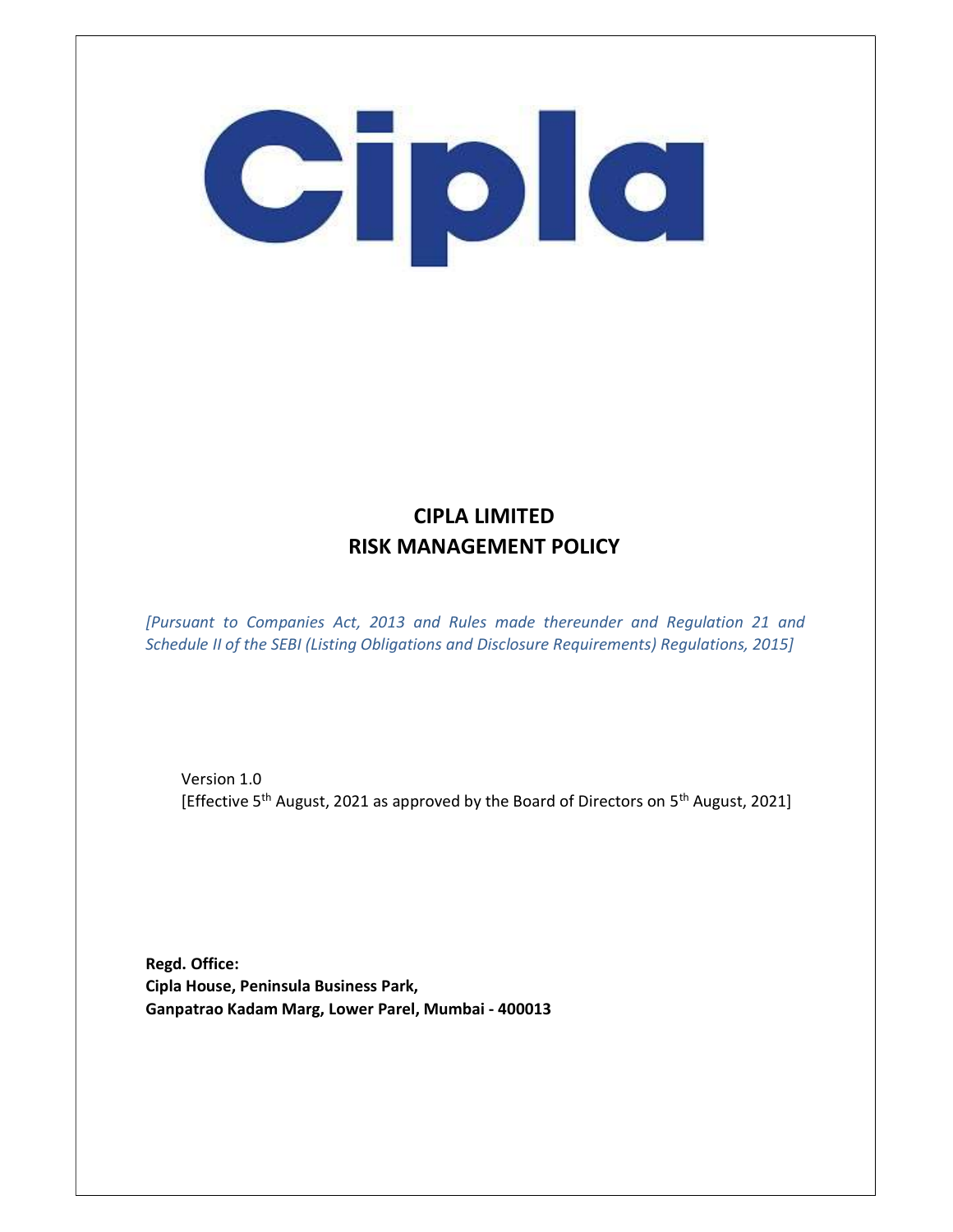#### TABLE OF CONTENTS

| S. No. | <b>Details</b>                                     | Pg. no. |
|--------|----------------------------------------------------|---------|
| 1.     | Background                                         | 3       |
| 2.     | Scope and Authority                                | 3       |
| 3.     | Governance, Risk Architecture and Responsibilities | 3       |
| 4.     | <b>Risk Management Principles</b>                  | 4       |
| 5.     | <b>Risk Management Process</b>                     | 5       |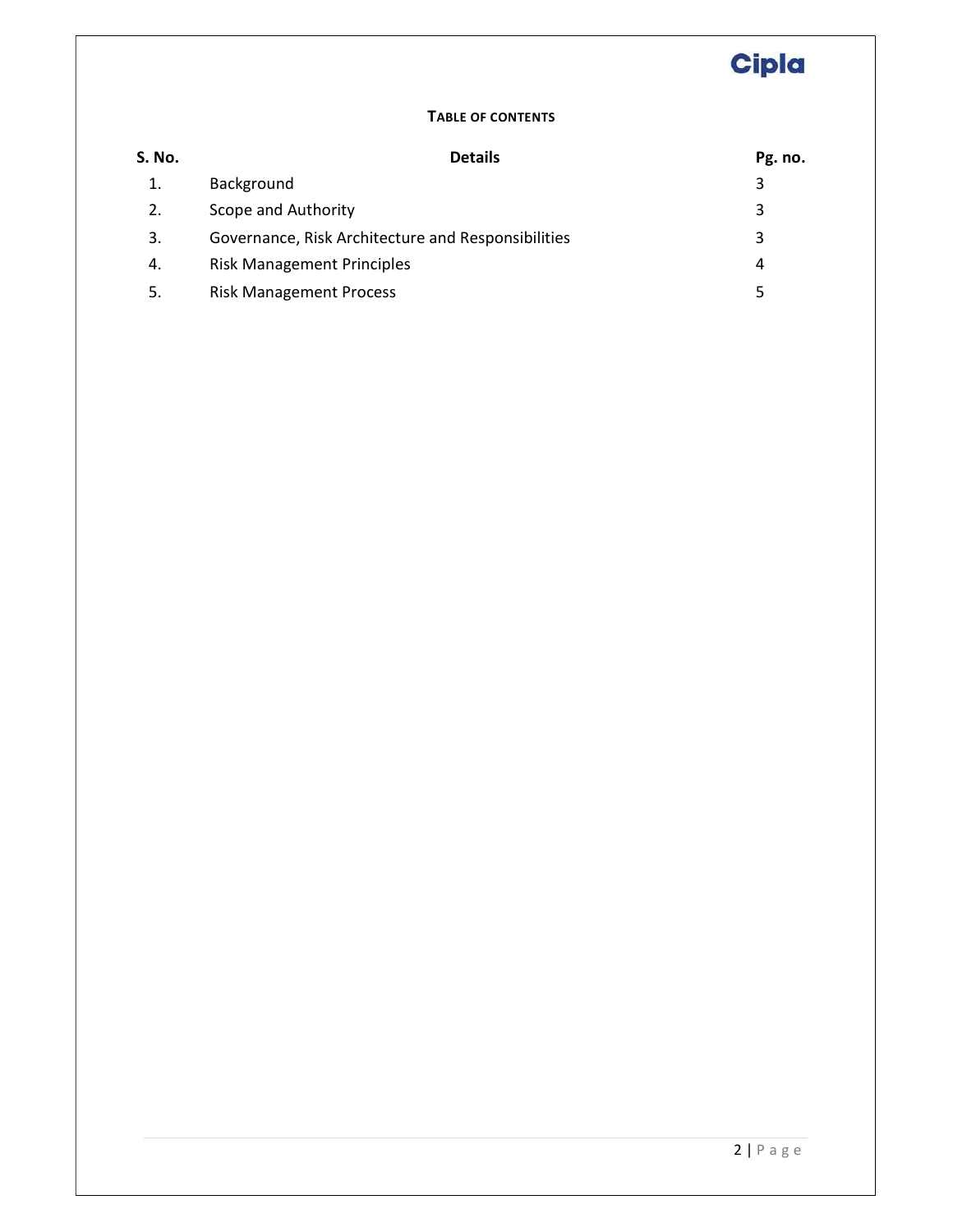#### CIPLA'S RISK MANAGEMENT POLICY

#### 1. BACKGROUND

- 1.1. Cipla is a purpose-inspired, responsibility-centred, innovation-driven, excellence-focused, integrity and trust-anchored global pharmaceutical company that consistently Cares for Life and delivers on its commitments to all our stakeholders – patients, regulators, customers, partners, employees, investors, and community. We are a global pharmaceutical company with headquarters at Mumbai, India and listed with the national stock exchanges of the country.
- 1.2. This Policy, after suitably considering, the applicable India Regulations and the organisational context, outlines the company's risk management framework.
- 1.3. The Company has laid down procedures about risk management framework:
	- 1.3.1. The Board of Directors of the Company shall form an Investment & Risk Management Committee (hereinafter referred to as "IRMC") and may constitute or re-constitute the composition of IRMC, as it may deem fit. The IRMC shall periodically review and evaluate this policy and guide the Management for them to identify and mitigate the risk through properly defined network.
	- 1.3.2. The responsibility for risk and opportunities identification, assessment and management will primarily rest with the management council, business unit and functional line management. They are best positioned to identify the opportunities and risks they face, evaluate these and manage them on a day to day basis.

#### 2. SCOPE AND AUTHORITY

- 2.1. This Policy applies to Cipla, its subsidiaries and affiliates (together called as "the Company") and is applicable effective August 5, 2021.
- 2.2. This Policy shall be under the authority of Cipla's Investment & Risk Management committee (IRMC) of the Board which is constituted to oversee and advise on the Company's key strategic, sectoral, operational, financial, compliance, sustainability, information, and cybersecurity risks. The IRMC is also responsible for monitoring and approving any changes to this Policy. The constitution, responsibilities and functioning of the IRMC can be identified in the committee's Charter, and does not form part of this Policy.

#### 3. GOVERNANCE, RISK ARCHITECTURE AND RESPONSIBILITIES

- 3.1. The Board, through the IRMC and other Board Committees provides oversight to the Risk Management Framework and evaluates the adequacy of Risk Management systems.
- 3.2. The Management Council is responsible for the monitoring of major business and strategic risks, and to evaluate the effectiveness of corresponding risk mitigation strategies.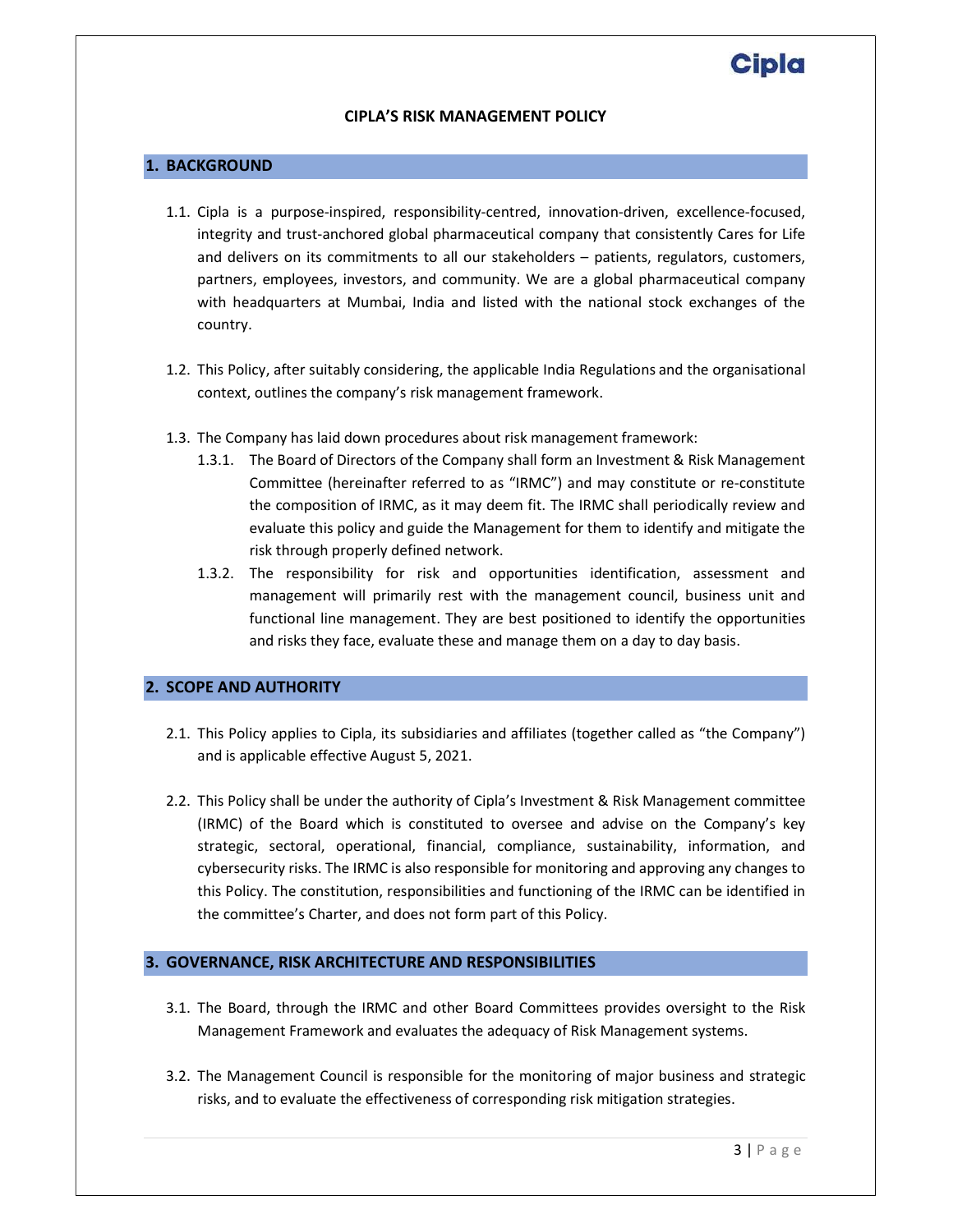- 3.3. The Business Unit and Functional line management are accountable for identification of operational risks, appropriateness of their risk decisions as well as implementation of decisions, tracking and reporting of risks in line with this Policy.
- 3.4. The Corporate Risk management team (ERM team) is responsible for the necessary alignment, coordination and development of the Company's risk management framework. The team maintains guidelines to ensure common terminology, aligned processes and adherence to leading risk management standards. The Global CEO and Global CFO oversee the ERM team reviews.

#### 4. RISK MANAGEMENT PRINCIPLES

- 1. Value creation and protection: Risk management creates and protects value. It contributes to the achievement of objectives, encourages innovation and improves performance.
- 2. Integrated: Risk management is an integral part of all organisational activities, including decision making. It is not a stand-alone activity that is separate from the activities and processes of the organisation. Everyone in an organisation has responsibility for managing risk. Risk management improves decision making at all levels.
- 3. Structured: A systematic and structured approach to risk management contributes to efficiency and to consistent, comparable, and reliable results.
- 4. Customised: The risk management framework and processes should be customised to the organisation's external and internal context and related to its objectives.
- 5. Inclusive: Appropriate and timely involvement of stakeholders enables their knowledge, views and perceptions to be considered. This results in improved awareness and informed risk management and decision making.
- 6. Dynamic and responsive: Risks may emerge, change or disappear as a result of changes and events in an organisation's internal and external context. Risk management anticipates, detects, acknowledges and responds to those changes and events in a timely manner.
- 7. Best available information: The inputs to risk management are based on historical and current information as well as future expectations, taking into account any limitations and uncertainties associated with the information.
- 8. Human and Cultural factors: Human behaviour and culture significantly influence all aspects of risk management at each level and stage.
- 9. Continual improvement: Risk management improves organizational performance through increasing awareness and developing capabilities based on continuous learning and experience. These activities support organizational learning and resilience.

#### 5. RISK MANAGEMENT PROCESS

- 5.1. The Company has always had a system-based approach to business risk management. Backed by strong internal control systems, the current risk management framework consists of the following elements:
	- 5.1.1. The Company shall have a documented risk prioritisation and risk velocity framework consistent with the organisation context and scope, and with this Policy